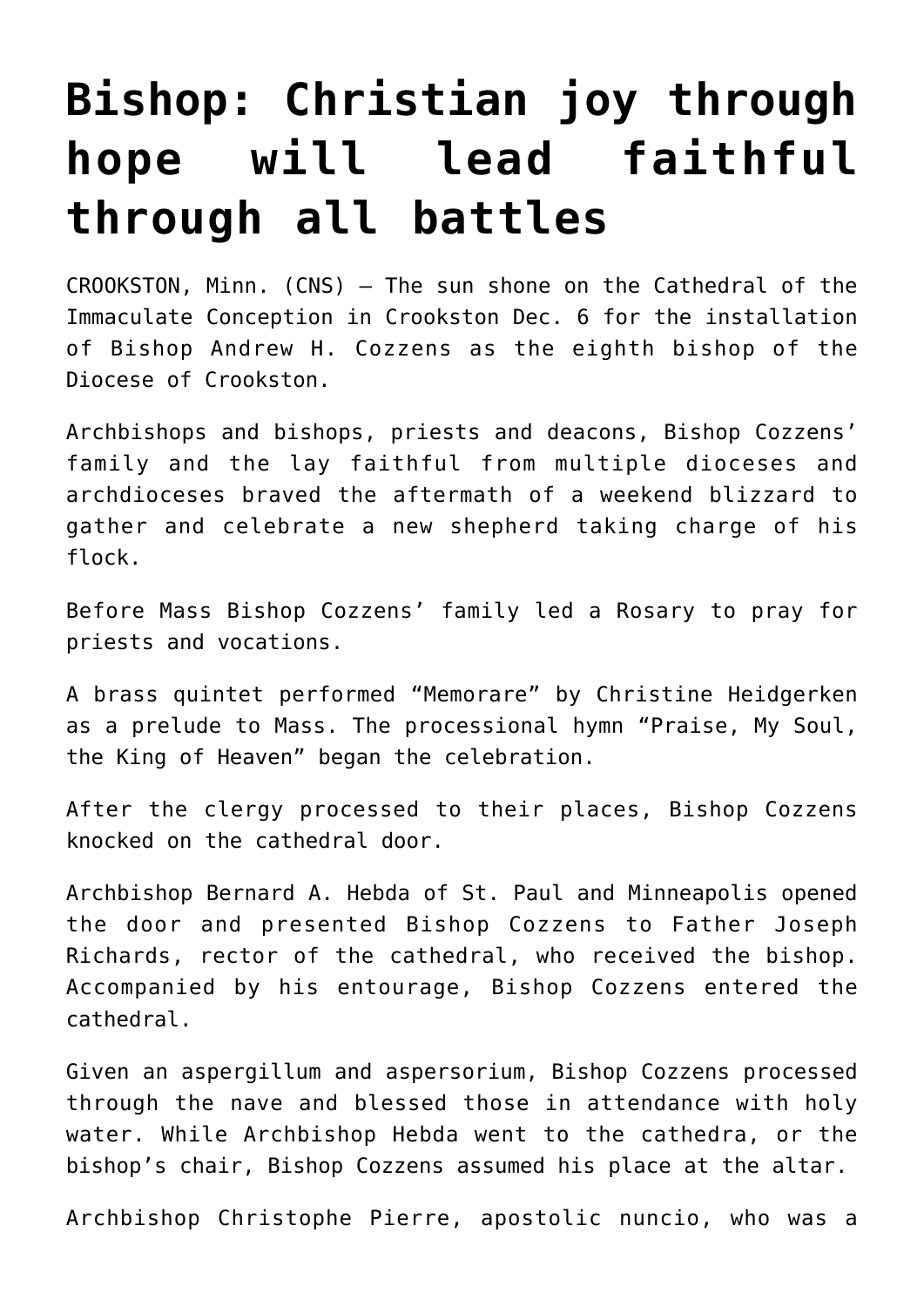concelebrant of the Mass along with Archbishop Hebda and other bishops of the region, presided over the rite of canonical possession.

He recognized the gift of Bishop Cozzens' service in the Archdiocese of St. Paul and Minneapolis as an auxiliary for six years. The nuncio referenced Pope Francis' "Beatitudes for Bishops," highlighting the seventh beatitude:

"Blessed is the bishop that works for peace, who accompanies the paths of reconciliation, who sows in the heart of the presbyterate the seed of communion, who accompanies a divided society on the pathway of reconciliation, who takes by hand every man and every woman of goodwill in order to build fraternity: God will recognize him as his son."

"Give your heart to God, the Virgin Mary and your people," Archbishop Pierre told Bishop Cozzens.

As he began his homily, Crookston's new shepherd delivered a greeting in Spanish to the Hispanic faithful.

Switching back to English, Bishop Cozzens shared how in medieval times on Dec. 6, St. Nicholas Day, a boy would be ordained as bishop. Although he didn't choose Dec. 6 for that reason, he said, his hope is to serve the Diocese of Crookston well beyond St. Stephen Day, when the boy bishop would relinquish his office 20 days later.

With warmth and a smile, Bishop Cozzens spoke of how Christians are blessed by God's love and always have hope they are watched over by the Father.

"Our God is a God who saves," he said. "We have hope because God has come to save us."

Hope, a powerful weapon for Christians, is different than many people think, he said.

"Hope, however, is not mere optimism, nor is it Pollyannish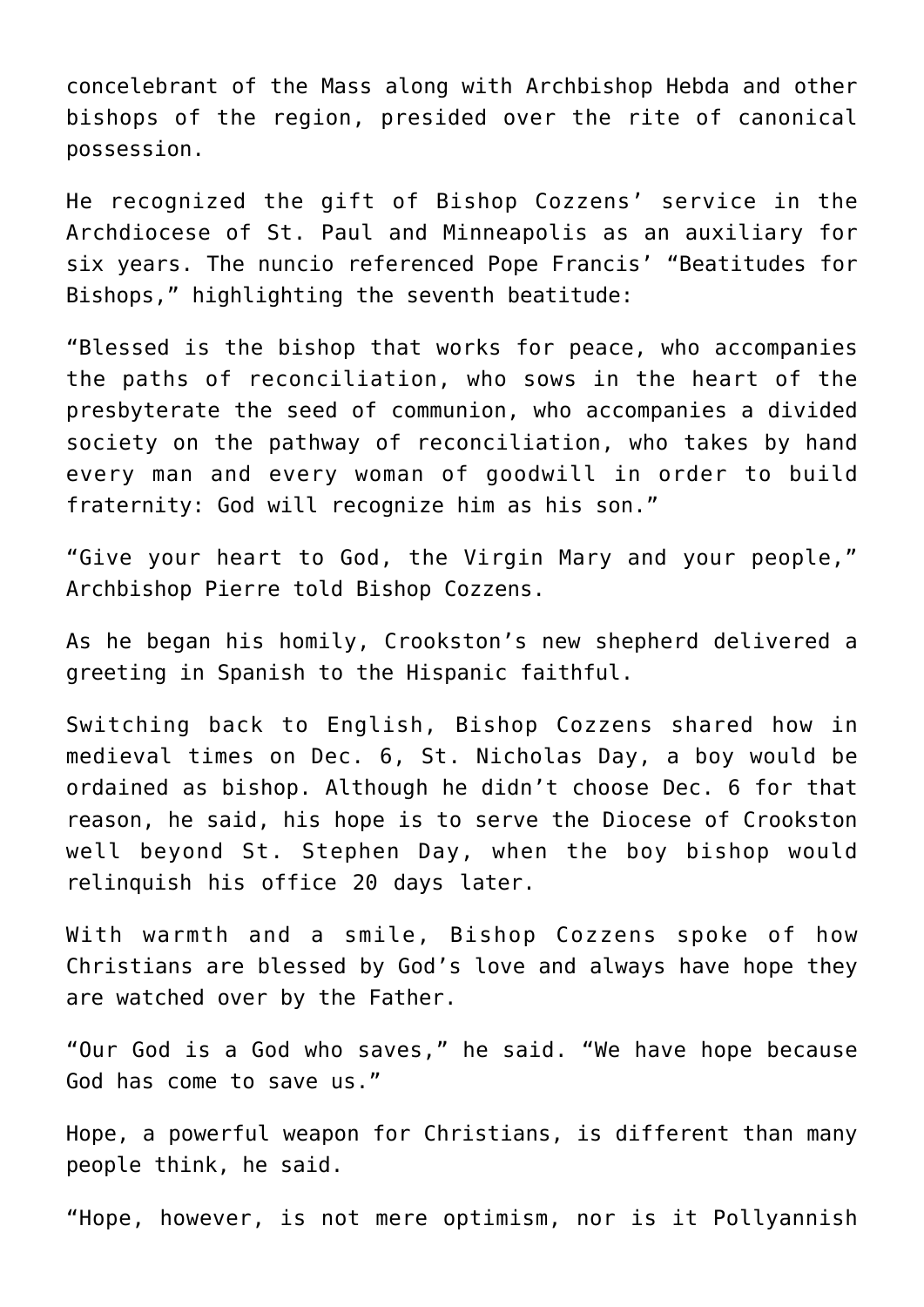positive thinking," Bishop Cozzens said. "You know those things we tell ourselves when we don't want to face sadness or evil. … 'It will all work out. It is all going to be OK. It is not that big of a deal.' These sayings may numb our feelings of sadness for the moment, but they are not hope."

"Christian hope does not ignore or downplay the reality of evil," he continued. "We proclaim a hope that is stronger than evil. Christian hope is rooted in the paschal mystery, it is rooted in the cross and resurrection of Jesus Christ. In Jesus, God has shown us that he will be faithful to his promises."

Although evil is in the world, Christian joy through hope will lead the faithful through all battles, he said.

"Thus, we are not afraid to face evil, not afraid to expose evil, not even afraid to acknowledge our sins and weakness, for Christ has conquered all this evil through his death and resurrection and has given us reason to hope," said Bishop Cozzens.

The path forward is clear to the bishop.

"The Diocese of Crookston has been through real difficulties and struggles — it will not help us to pretend these did not happen or do not exist," he said. "To have real hope we must face difficulties and struggles head on. With your help we will do that together. Where there have been failures, we must repent for them. We must be ready to seek and to give forgiveness.

"This means each of us looking at the wounds in our hearts and being willing to seek God's healing through forgiveness. In the Church we call this work reconciliation."

Bishop Cozzens succeeds Bishop Michael J. Hoeppner, who resigned in April at the request of Pope Francis after a Vatican investigation into allegations that the bishop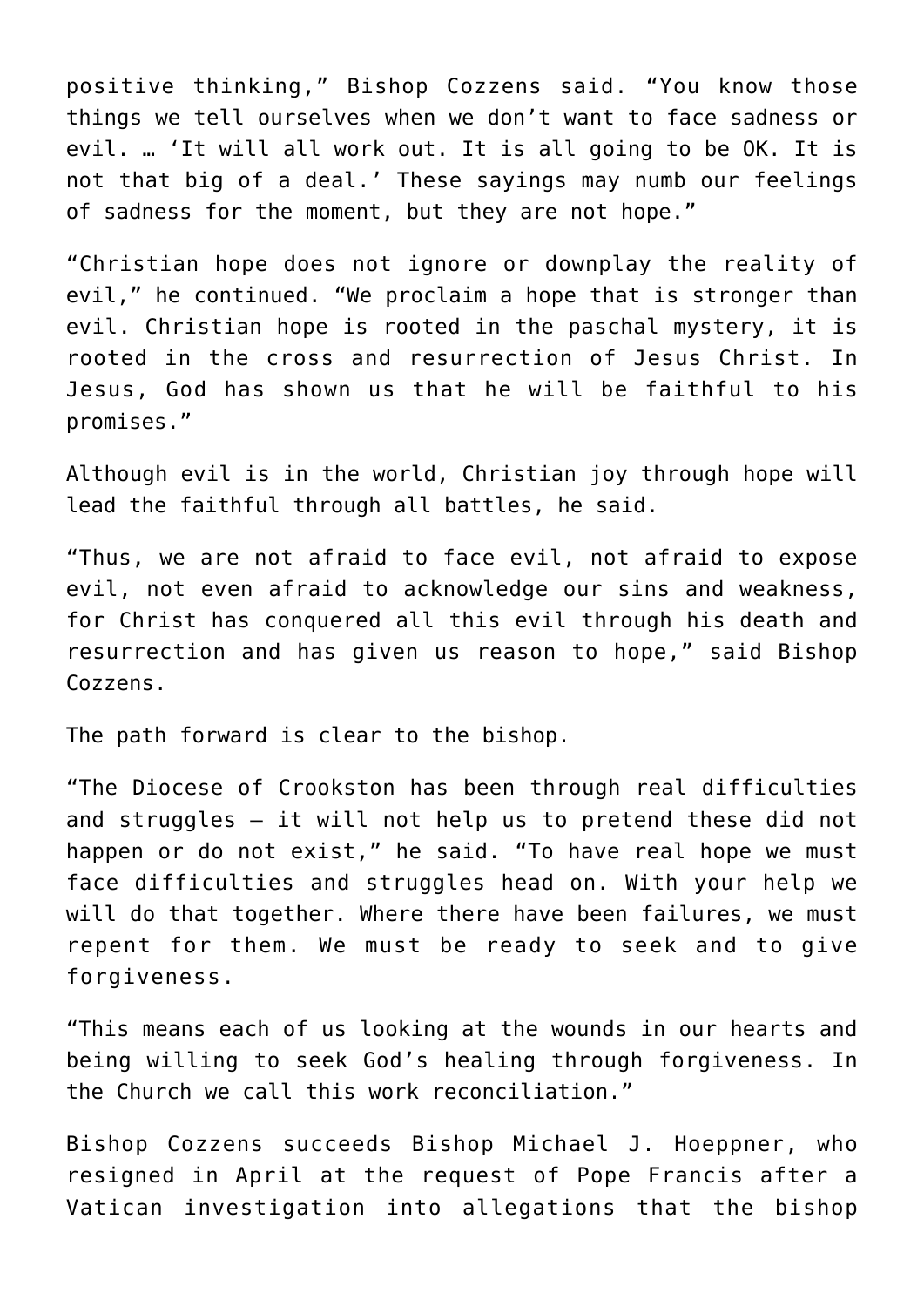mishandled allegations of clergy sexual abuse.

Bishop Richard E. Pates, the retired bishop of Des Moines, Iowa, served as apostolic administrator of the diocese until Bishop Cozzens' installation.

The key to healing, Bishop Cozzens said, is a personal relationship with Jesus in the Church. Each person has that need individually and it can be met through baptism, reception of the Eucharist, confirmation and the sacrament of reconciliation, he said.

Those same ingredients are the key to evangelization, or sharing the love and hope of Christ, he said.

Bishop Cozzens said his first goal is to be a man of prayer, spending time each day before the Eucharist praying for the people of the diocese and seeking to serve them.

"Jesus Christ is alive. He lives in us. He lives in Crookston. No matter what difficulties we experience, he wants us to be his witness," he said.

Whatever state in life, consecrated religious, married, it doesn't matter, Bishop Cozzens said. All are called to "proclaim the God of salvation in the Spirit, a building up of the Church." Everyone is called to be a missionary, he said.

"Today is a beautiful day, but it's really not about me," he said.

"It's about the Church of Crookston. Somebody's got to be bishop, and that's me," Bishop Cozzens said with humor. "But this is for us. It's the work only we can do in northwest Minnesota."

Bishop Cozzens noted that the sugar beet harvest was the largest this fall in the region's history. "Why? Because of the drought," he said. Sugar beets had to grow deeper and longer; they were stretched to reach any available water